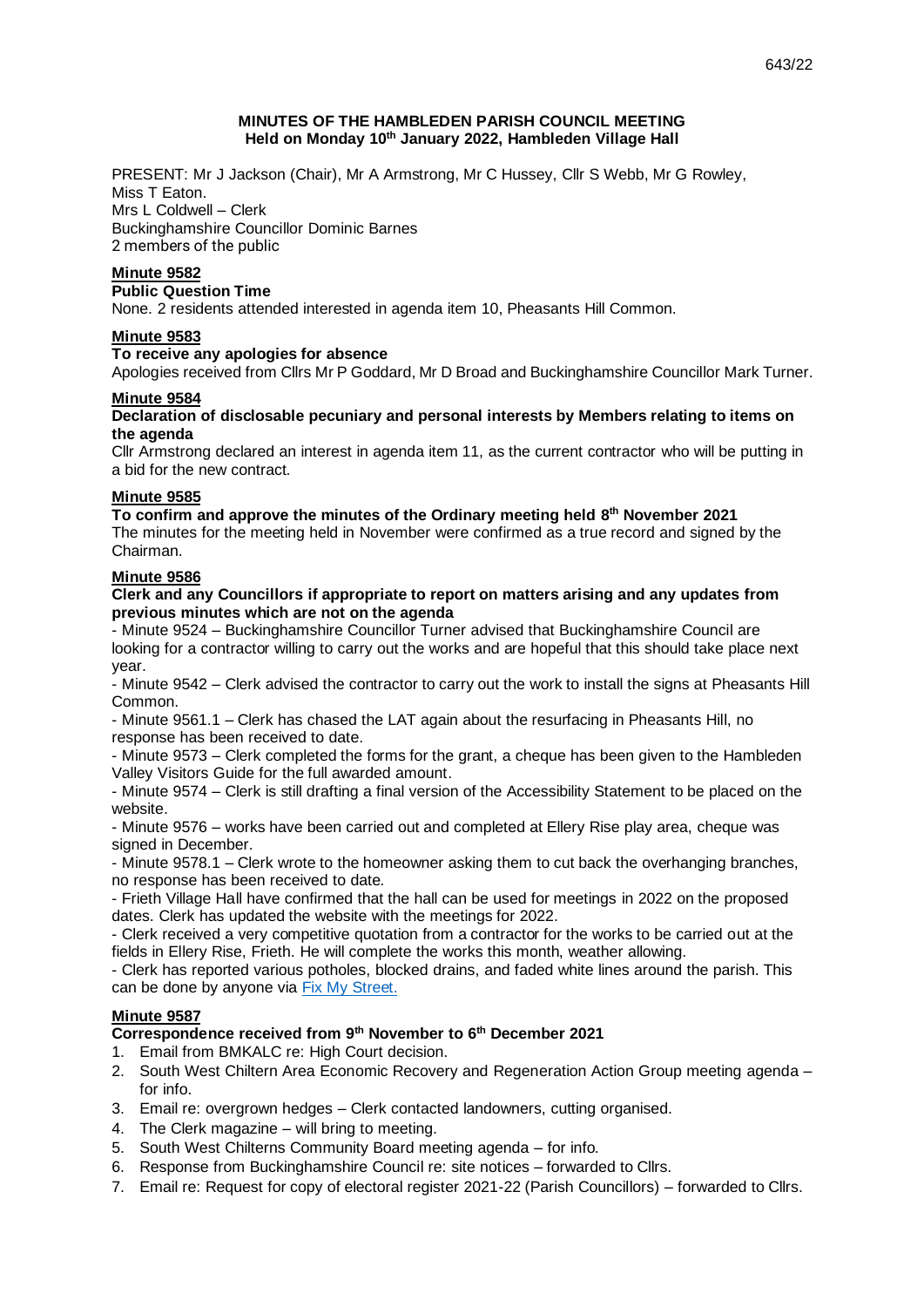- 8. Update from Buckinghamshire Cllr Turner re: Hambleden resurfacing forwarded to Cllrs.
- 9. Update re: food waste collection forwarded to Cllrs and added to website and Facebook page.
- 10. Notice of West Buckinghamshire Area Planning Committee meeting for info.
- 11. South West Chilterns Economic Recovery and Regeneration action group notes for info.
- 12. The Clerk magazine for info, brought to meeting.
- 13. Countryside Voices magazine for info, brought to meeting.
- 14. Hambleden Valley Magazine for info.
- 15. The LCR magazine for info, brought to meeting.
- 16. Cancellation of South West Chilterns Environment and Climate Change action group for info.
- 17. WDALC agenda forwarded to Cllr Jackson.
- 18. The Chiltern Society magazine for info, brought to meeting.
- 19. South West Chilterns Community Board Economic Recovery and Regeneration Action Group agenda – for info.
- 20. Letter from Hambleden Churchwarden re: yew trees in the Churchyard future agenda item.
- 21. Email from Buckinghamshire Council re: commitment to involving local people in planning decisions – forwarded to Cllrs.
- 22. Email from BC re: Council makes 'Brown Before Green' pledge to prioritise brownfield site development – forwarded to Cllrs.
- 23. NALC email re: Guidance following Plan B forwarded to Cllrs.

## **Correspondence received from 13th December 2021 to 4th January 2022**

- 1. Footpath HA44 diversion proposal forwarded to Cllrs, agenda item.
- 2. WDALC agenda forwarded to Cllr Jackson.
- 3. South West Chilterns Environment Action Group notes and agenda for info.
- 4. South West Chilterns Community Board Meeting Community Action Group notes and agenda for info.
- 5. 100 Trees email from Buckinghamshire Council forwarded to Cllrs.
- 6. WDALC Community Resilience Plan forwarded to Cllrs.
- 7. South West Chilterns Community Board notes from Transport meeting for info.
- 8. TTROs Frieth Road and Rockwell End forwarded to Cllrs, added to website and Facebook page.
- 9. South West Chilterns Community Board Environment and Climate Change action group notes for info.
- 10. Buckinghamshire Heritage Local List email forwarded to Cllrs. Cllr Webb suggests seeing if the Kenricks Memorial in Hambleden churchyard could be added. Cllr Hussey suggests the village pound in Fingest. **Action:Clerk**
- 11. Email invite to a remote Planning and Environment Service update forwarded to Cllrs.
- 12. Email with Minutes for South West Chilterns Community Board held in November for info.
- 13. Email re: Buckinghamshire Council announces 2022/23 budget proposals forwarded to Cllrs.
- 14. Clerks and Councils Direct magazine for info, brought to meeting.
- 15. WDALC minutes for info.
- 16. Email from BMKALC re: holding online Council meetings forwarded to Cllrs.
- 17. Email from EE to confirm that the new location for the 5G mast is progressing for info. Cllr Hussey will forward to the Parmoor Working Group.

## **Minute 9588**

**To receive updates if any from meetings attended since the previous ordinary meeting** Clerk attended the WDALC meeting, and will attend the Clerks Forum, Parish Liaison and Planning and Enforcement update virtual meetings later this month. Cllr Jackson has attended 2 meetings about the possibility of fibre to the property broadband in Frieth, by Hey! Broadband and FW Networks. They are currently on the way to provide FTTP in Lane End. A FW Networks representative will hopefully be attending the February Parish Council meeting to discuss.

# **Minute 9589**

**To discuss the request for works to be carried out in Hambleden Churchyard to the yew trees**

The Churchwarden has written to the parish council requesting a hard cut back of the yew trees lining the path from the Lychgate to the Church door. Cllrs Armstrong, Webb, and Rowley attended a site visit and thinks to cut them back hard will mean 5-6 years before they look attractive again. Cllr Armstrong suggests pulling them in using wire, with help from a tree specialist to control the spread.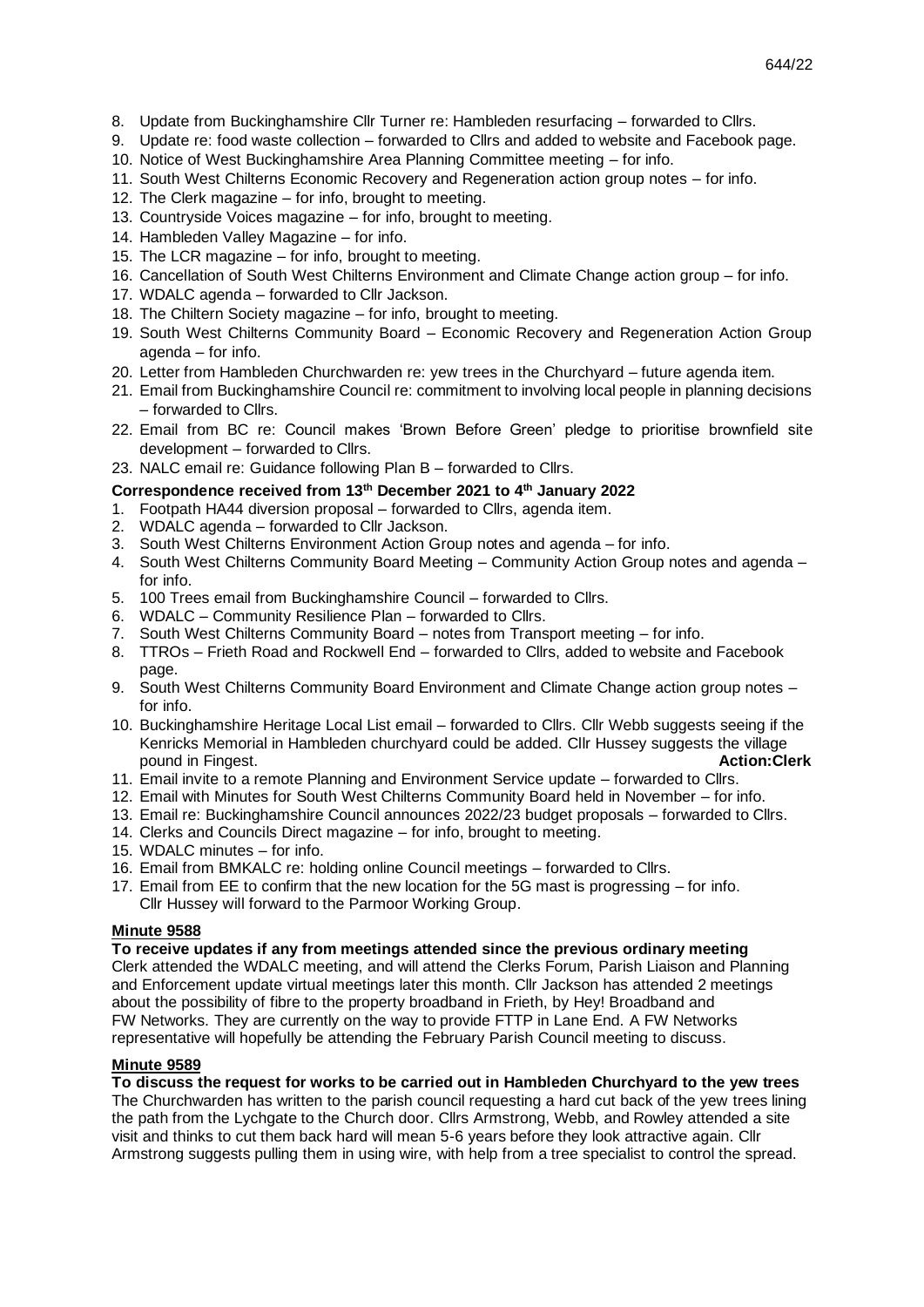All in agreement to try this method first rather than a heavy cut back as it is a feature of the village. Cllr Armstrong will speak with Mr Baird, a local tree specialist. **Action:Cllr Armstrong/Clerk**

## **Minute 9590**

### **To discuss Hambleden flood defences**

Cllr Hussey reported concerns raised about the Hamble brook to him by residents. One is the amount of instream vegetation and that it may cause overflowing. He has alerted the Chilterns Chalk Stream Officer to this but has no reply yet. Second is the flood embankment by the bridge, which is in a deteriorating state. Clerk to contact the Environment Agency to ask them to inspect it. The rubber barriers that are placed over the road in case of flooding are incomplete – Cllr Jackson suspects the Environment Agency supplied these previously. Lastly, a disturbance to the stream bed by machinery was reported to the Clerk. Cllr Rowley took photographs which Cllr Hussey forwarded to the Chilterns Chalk Stream Officer but does not think that it will prove permanently damaged.

 **Action:Clerk**

### **Minute 9591**

## **To discuss the management of Pheasants Hill Common and receive an update regarding deer management from Cllr Hussey**

The signs will be installed shortly. Cllr Hussey gave a verbal report, including that the Common has now been given the non-statutory status of "Local Wildlife Site" by Bucks and Milton Keynes Environmental Centre. Cllr Barnes offered help with locating the appropriate person at Buckinghamshire Council regarding passing ownership of the Common to the parish council, which would make it easier to provide a management plan to be carried out by a third party. Clerk to draft letter to Huttons Farm about pheasant beating on the common now it is a local wildlife site.

**Action:Clerk**

# **Minute 9592**

## **To consider grass cutting schedules for the North and South wards, which will be put out to tender in 2022**

Cllrs Webb, Rowley, and Armstrong have carried out site visits which have resulted in some proposed alterations to the South ward schedule. All happy with any amendments made, Cllr Webb will forward to Clerk to then go out to tender. Minor amendments made to North Ward contract. Cllr Armstrong will carry out some remedial works needed in Hambleden churchyard. **Action:Clerk**

## **Minute 9593**

**To discuss the proposed footpath diversion of HA44 (part) by Buckinghamshire Council** All in agreement, no objection. Clerk to inform Buckinghamshire Council. **Action:Clerk**

# **Minute 9594**

**To ratify the decision made between meetings to make a donation to Frieth church for £150 for the light over the winter period** 

### All in agreement, ratified.

#### **Minute 9595**

**To approve the accounts for December 2021; to approve the accounts January 2022 and signing of cheques; to approve the budget for 2022/2023; to set the precept demand to Buckinghamshire Council**

The accounts were available at the meeting for inspection.

#### **Accounts paid in December 2021**

| Accounts paid in December 2021 - Cheques signed following           |         |
|---------------------------------------------------------------------|---------|
| cancelled meeting                                                   |         |
| Mrs L Coldwell - salary (via standing order)                        | 622.04  |
| BC Pension Fund (via standing order)                                | 194.83  |
| Mrs L Coldwell - expenses                                           | 35.05   |
| Reids Playground Maintenance                                        | 720.00  |
| SLCC - annual subs                                                  | 144.00  |
| War Memorials Trust membership subs renewal                         | 20.00   |
| ACL Armstrong - 7/7 South Ward grass cutting                        | 668.57  |
| ACL Armstrong - Frieth grass cutting October                        | 288.00  |
| ACL Armstrong – maintenance extra to schedule from 2020 and 2021    | 1608.00 |
| ACL Armstrong - Frieth grass cutting and clearance 2020             | 1032.00 |
| ACL Armstrong – South ward grass cut 6 and 7 of 7 installments 2020 | 1337.14 |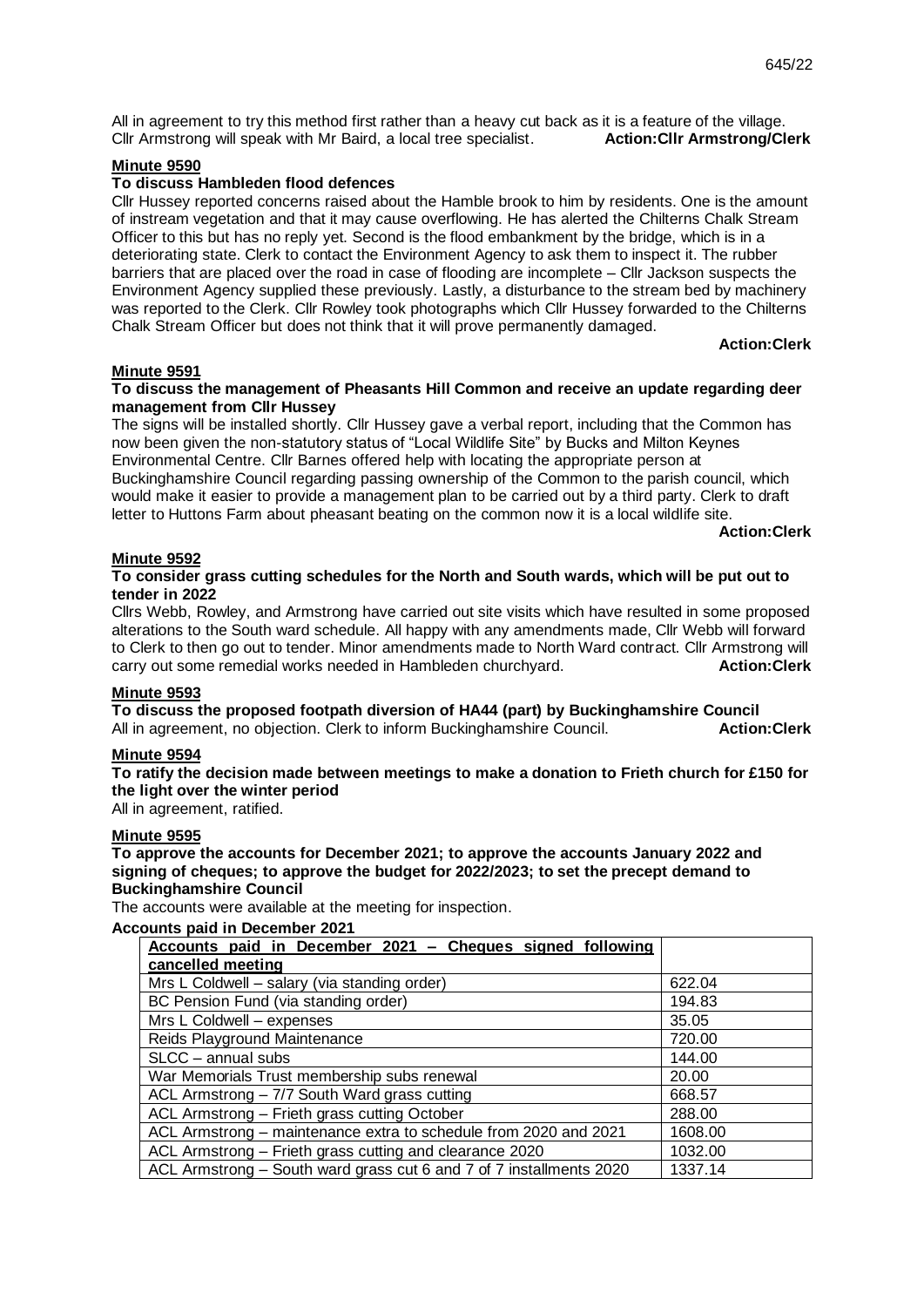| Skirmett Village Hall - hire                           | 35.00     |
|--------------------------------------------------------|-----------|
| Mrs Lorna Coldwell - stamps and stationery             | 88.98     |
| Frieth Church - donation for light over winter         | 150.00    |
| Total                                                  | 6943.61   |
|                                                        |           |
| <b>Accounts to be paid in January 2022</b>             |           |
| Mrs L Coldwell - salary (via standing order)           | 622.04    |
| BC Pension Fund (via standing order)                   | 194.83    |
| Mrs L Coldwell - expenses                              | 27.34     |
| CG Balkwell and Son - Pheasants Hill hedge cutting     | 84.00     |
| SSE – quarterly supply charges                         | 278.89    |
| Hambleden Village Hall - hire                          | 30.00     |
| ICO - renewal fee                                      | 40.00     |
| Mrs L Coldwell - working from home annual allowance    | 500.00    |
| Mrs L Coldwell - overtime payment, 12 hours in 2021    | 179.52    |
| Hambleden Valley Group - Hambleden Valley magazine sub | 27.00     |
| <b>Total</b>                                           | 1983.62   |
|                                                        |           |
| Balance as 1st November 2021                           | 78213.21  |
| Less November payments                                 | (3701.69) |
| Balance as of 30th November 2021                       | 74511.52  |
| Less December payments                                 | (6943.61) |
| Balance as of 31 <sup>st</sup> December 2021           | 67567.91  |
| Of which CIL Funds                                     | 6618.95   |
| Church Wall reserve                                    | 20000.00  |
| <b>Unrestricted Reserves</b>                           | 40948.96  |

### **Film Fund Account**

| Total of all funds at 1 <sup>st</sup> November 2021   | 5925.87   |
|-------------------------------------------------------|-----------|
| Money ring-fenced for Frieth Village Hall clock works | (1000.00) |
| Total of all funds at 31 <sup>st</sup> December 2021  | 4925.87   |
| Unrestricted reserves                                 | 3925.87   |

Accounts approved.

Budget approved.

Cllr Rowley proposed increasing the precept by 4% to £33280. This will be a 3.76% increase to a Band D property from last year. All in agreement. Clerk to inform Buckinghamshire Council of the precept demand. **Action:Clerk**

#### **Minute 9596**

#### **Members questions: including any items for the next agenda**

- 1. **Cllr Hussey** – the Chiltern Rangers have been in touch about the Fingest Lane scrub bash, suggesting dates at the end of January. He has approached Frieth Natural History Society for volunteers and suggests contacting Greener Henley also.

- 2. **Cllr Webb** – asked to whether a tree could be planted for the Platinum Jubilee, in Hambleden churchyard where the old beech tree was felled. Someone has a tree that they are willing to donate. **Action:Clerk – Future Agenda Item**

- 3. There is no update currently regarding Thames Water and the problems in the village.

- 4. Cllr Webb is still liaising with the contractor regarding repairs to the bridge in Hambleden.

- 5. The Tithe Map is going to be taken to a specialist for advice next week.

- 6. A resident has asked if a road sweep can be done from the Manor House into the village. Cllr Eaton will speak with the landowner about this.

- 7. **Cllr Jackson** – has received a complaint about potholes in the parish and how they are filled, specifically the one in Parmoor which is regular occurrence and has reappeared. Clerk to report via Fix my Street. **Action:Clerk**

## **Minute 9597**

**To consider all recent applications received from Buckinghamshire Council detailed below and any other planning applications submitted and published on the Buckinghamshire Council Planning Portal between the circulation of the agenda and the meeting if appropriate**